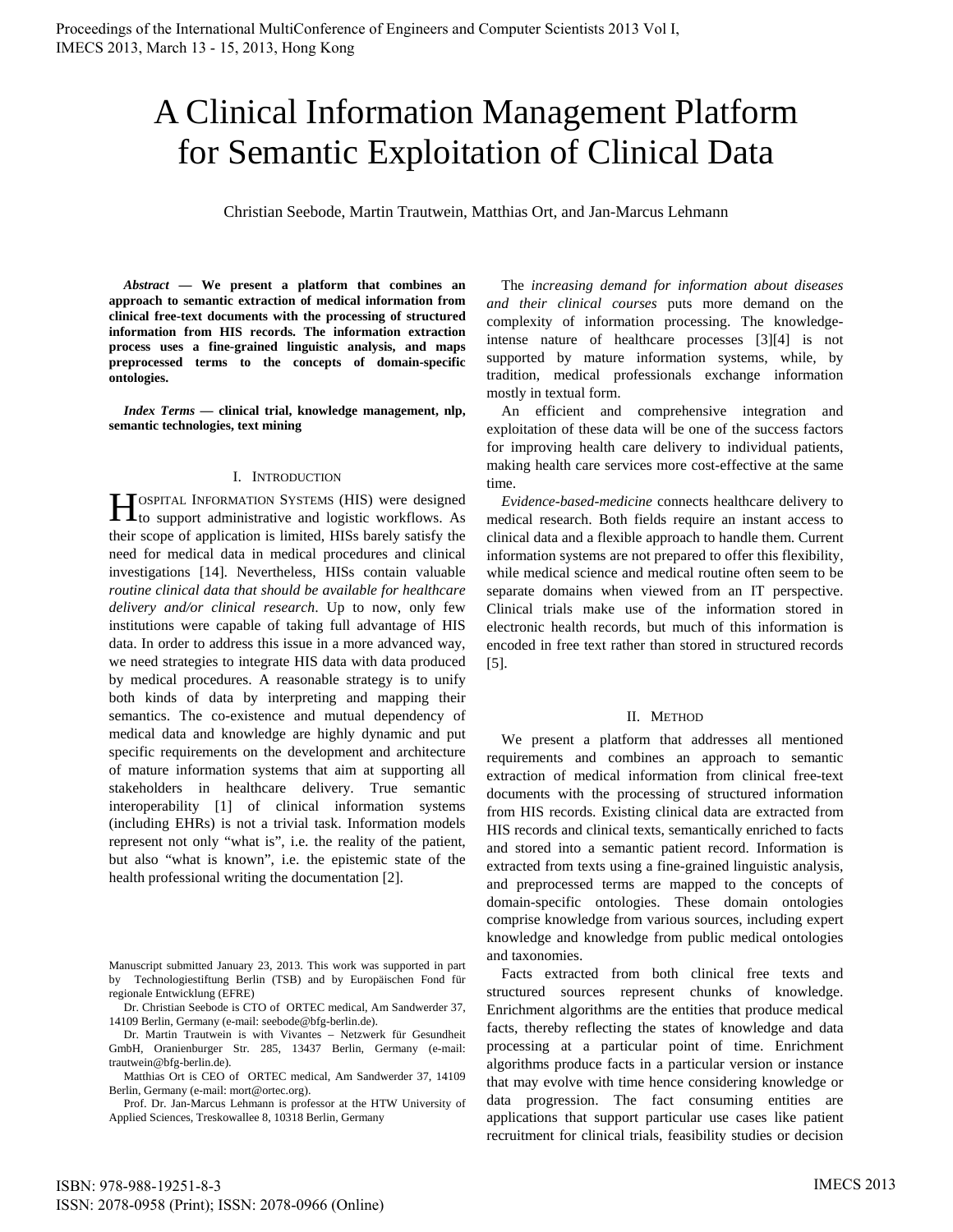support. Applications are supported by subscribing to an event stream that represents a selection or subset of facts required for that particular use case.

Facts themselves may be subject to further enrichments that produce an update or just different facts (e.g. statistical analysis). This iterative refinement is necessary because



Fig. 1. Ontology Engineering Process

medical knowledge is constantly evolving, as are the information requirements of healthcare delivery and clinical science. Iterations that produce new facts may be triggered from both new data and/or new ontologies.

Physicians and medical experts are able to engineer ontologies and adapt the knowledge needed by an application or use case. For example, patient recruitment scenarios require knowledge that represents study criteria for case selection. The knowledge engineering process itself is always done by validating data and ontologies in an iterative fashion. Ontologies can always be validated and tested against the real data flowing into the system from structured sources or clinical texts. E.g. experts identify ontological concepts in texts by just scraping (?) above them.

# III. ARCHITECTURE

Facts are stored in a Clinical Data Repository (CDR) using a common document-oriented storage model, which takes advantage of an application-agnostic format, in order to support different use cases. It furthermore supports version control of facts reflecting the evolution of information. CDR clients are data-source adapters for storage of structured data or raw clinical texts, enrichment algorithms that produce semantically enriched facts. Facts represent statements drawn from original data like a clinical observation or symptoms but also complex statements that require analysis of other facts like a statistical analysis. The CDR generally separates information generation processes from information processing or consumption processes, and thus supports smart partitioning of data for scalable application architectures. The CDR supports a subscription mechanism where applications may register for a stream of events.

Applications are the information processing entities that support particular use cases like patient recruitment. Semantically, applications and adapters or enrichment algorithms share the knowledge needed for an application. Applications usually possess a web-based GUI and subscribe to the CDR event stream. But applications themselves may embed complete infrastructures that may harbor extensive algorithms running asynchronous to the event sources and user requests. The decoupled processing done by the platform entities allows them to adapt to consistency, availability or real-time requirements in a flexible way. Applications may decide to rely on consistent, time-critical data in order to provide real-time processing. Others decide to relax on consistency, ensuring availability.

The web-based application *StudyMatcher* maps study criteria to a list of cases and their medical facts. Trial teams



Fig. 2. Platform Architecture.

may define study criteria in interaction with the knowledge resources. The application automatically generates a list of candidate cases. Since the user interface links the facts extracted by the system to the original sources (e.g. the clinical documentation), users are able to check with low effort whether or not a fact has been recognized correctly by the system, and matched correctly with the given criteria. This strategy of combining automatic and supervised fact generation promises to be a reasonable approach to improving the semantic exploitation of data.

Data-source adapters are specific selectors and regulators of data traffic with HIS. A generic HL7 adapter integrates standardized HL7 traffic into the platform. HIS-specific adapters are currently available for AGFA Orbis and SAP I.s.h.med.

# IV. RELATED PROJECTS

We evaluated a couple of related projects  $[6][7][8][9][10][11][12]$  to learn about the strengths and weaknesses of our platform. *I2B2* [6] and *SHRINE* [7] offer a distributed architecture for federated queries. Though our platform in its current version doesn't offer a completely federated architecture, the architecture itself is scalable. *I2B2* doesn't offer NLP or semantic technologies in the first place. *Stanford SCCI* offers 'extracting useful information from typed or dictated text within medical records' [10] and the STRIDE Cohort Discovery Tool addresses the same problem domain as StudyMatcher. *EHR4CR* [12] is a European consortium that uses the *I2B2* architecture for